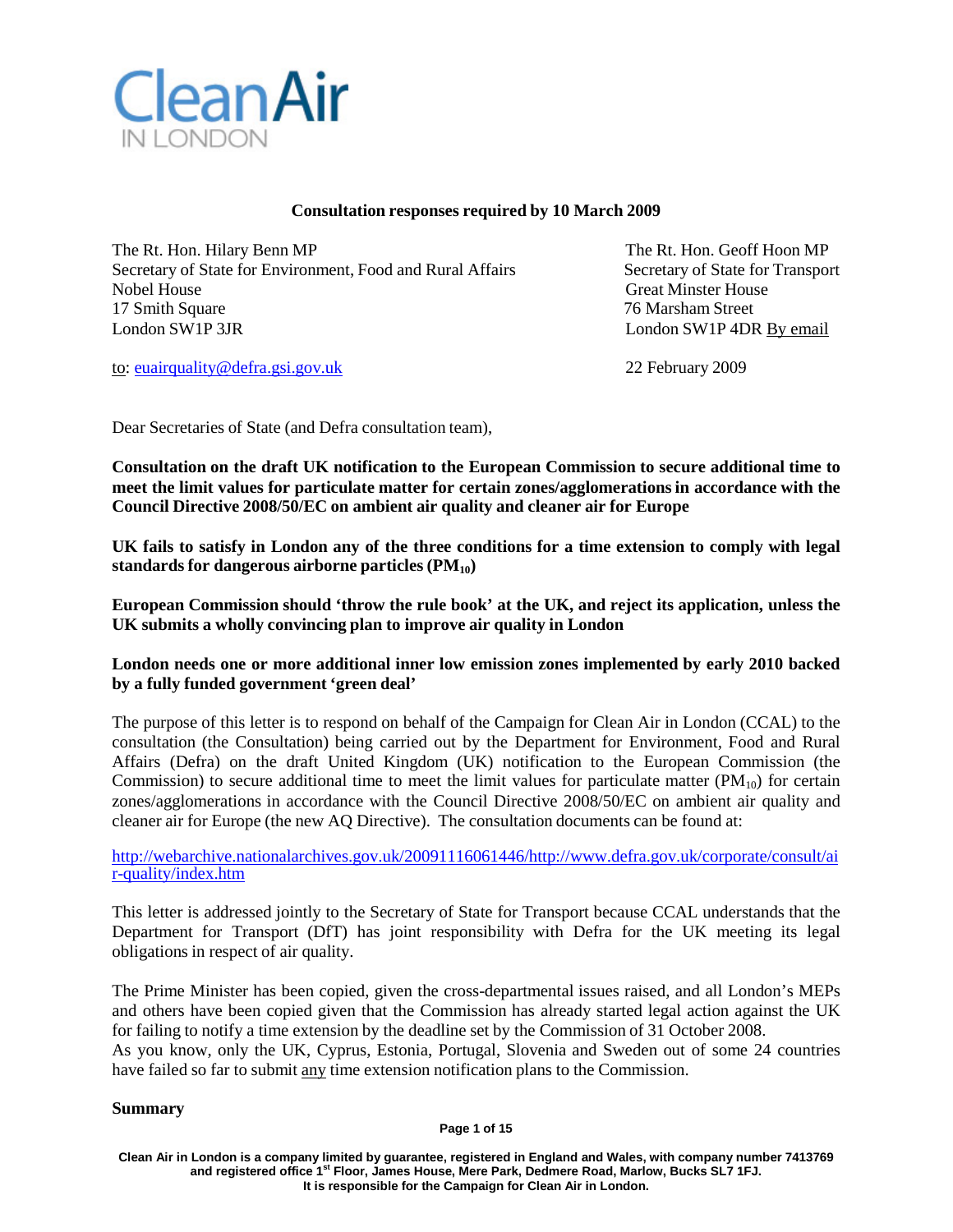

In CCAL's carefully considered view, the UK does not satisfy either of the pre-conditions for it to obtain a time extension to comply with limit values for  $PM_{10}$ .

In particular, the UK fails to pass either the **'First condition' – measures to achieve compliance by the initial attainment date**; or the **'Specific condition for**  $PM_{10}$ **'** – site-specific dispersion characteristics, **adverse climatic conditions or transboundary contributions**. Both of these pre-conditions must be met if the UK is to obtain a time extension to comply with limit values for  $PM_{10}$ .

CCAL would need to be completely wrong on every point made in this letter in connection with the above pre-conditions if the UK is to be eligible for a time extension to comply with limit values for  $PM_{10}$ . This seems highly unlikely given that the questions are ones of fact.

Furthermore the UK has made no reasonable effort yet to satisfy the **'Second condition' – measures to achieve compliance before the new deadline**. It has not been helped in this regard by: its reliance on measures that the Mayor of London says he plans to scrap or suspend; its vague words about committing to work with the Mayor of London; and/or its obvious non-compliance over at least part of the London road network even by 2011 (i.e. six kilometres or is it 12 kilometres with modeling errors?).

CCAL will therefore urge the Commission to 'throw the rule book' at the UK and reject its time extension notification (TEN) for failing to meet the conditions necessary for such a time extension unless the UK submits a wholly convincing and timely plan by the deadline set by the first written warning (i.e. Letter of Formal Notice). To be wholly convincing, such a plan must be backed by all necessary funding and immediate action to ensure that limit values for  $PM_{10}$  will be complied with sustainably throughout London by no later than 11 June 2011.

CCAL will urge the Commission to progress vigorously legal action, in parallel with any consideration of a belated TEN from the UK, against the UK and the five other Member States that failed to submit a TEN by the Commission's deadline of 31 October 2008. These countries are clearly in need of 'encouragement'. Otherwise, what incentive would there be in future for any country to comply within the first six months of a deadline set by the Commission? CCAL understands that the fines against the UK could total £300 million just in respect of  $PM_{10}$ . The Commission is not on some 'frolic': all the fault sits at the government's feet after more than 10 years of inaction and disregard for deadlines and/or repeated warnings.

CCAL urges the government to learn now from its serious failings to comply with limit values for  $PM_{10}$  – including the current difficulties it faces in applying for a time extension – and to propose and implement rapidly plans to comply fully with limit values for  $NO<sub>2</sub>$  by January 2010.

In CCAL's carefully considered view, the UK is likely currently to miss - by a large margin - not just the limit values for  $NO<sub>2</sub>$  due to be met since 1999 by January 2010 but also the limit value plus margin of tolerance which must not be exceeded if the time extension provisions are to be used. CCAL considers currently therefore that the UK should not waste everyone's time by submitting a TEN on  $NO<sub>2</sub> -$  it should instead focus all its energies on complying urgently with the limit values for  $NO<sub>2</sub>$  (as it will need to do when legal action is surely launched against it). The UK needs a convincing action plan for  $NO<sub>2</sub>$  now.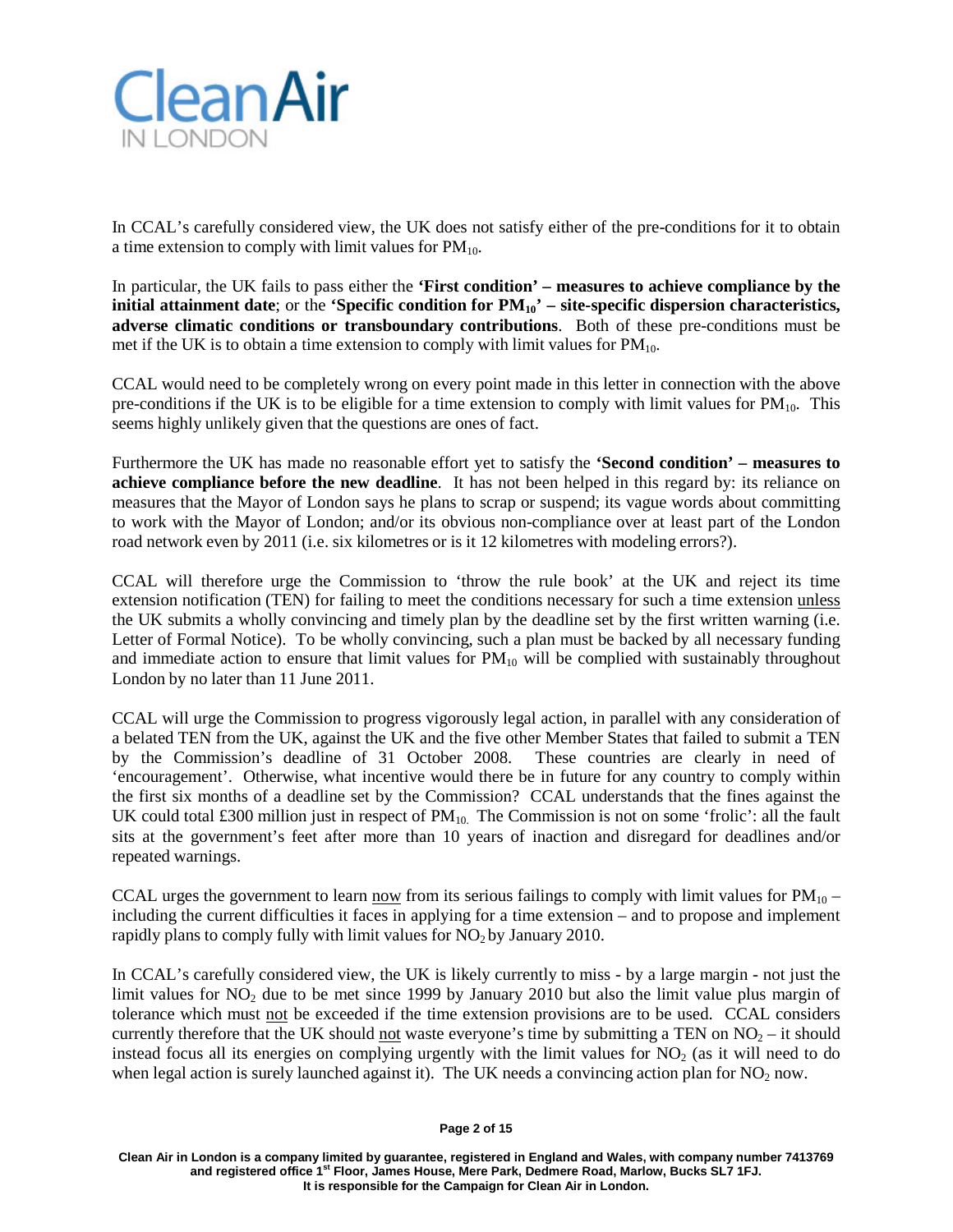

Finally, the UK seems to be one of the least compliant countries and worst 'free-riders' in the whole of Europe when it comes to complying with air pollution legislation. We need urgent and energetic crossdepartmental action, lead personally by the Prime Minister, if sustainability issues are to be addressed holistically.

## **The UK breached legal standards for dangerous airborne particles in 2005, 2006, 2007 and 2008**

You will be aware that the UK breached the annual average and daily limit values for  $PM_{10}$  in London in each of 2005, 2006 and 2007. A full list of the 34 zones and/or agglomerations where air quality laws were breached in the UK in these years can be found at:

### *Link no longer available*

The UK breached also air quality laws for  $PM_{10}$  in 2008.

You will be well aware too that poor air quality has serious implications for public health. It results in between 12,000 and 24,000 premature deaths each year in the UK. Those with asthma, lung diseases and heart conditions are the most susceptible. These numbers compare with some 617 premature deaths per annum from workplace-related passive smoking before recent legislation came into force and up to 22,000 premature deaths per year from alcohol consumption. The excellent Rogers Review estimated that in 2005 the UK's annual cost of health impacts from just one form of air pollution,  $PM_{10}$ , was between £9.1 billion and £21 billion.

It is unacceptable that these health based standards are still far from being met.

### **European Commission has already started legal action against the UK for the above breaches**

The Commission started legal action against the UK on 29 January 2009 for breaching limit values for PM<sub>10</sub> in 2005, 2006 and 2007 when it sent the UK a Letter of Formal Notice (i.e. a first written warning). Please see the Commission's press release:

<http://europa.eu/rapid/pressReleasesAction.do?reference=IP/09/174&format=HTML&aged=0&language> [=EN&guiLanguage=en](http://europa.eu/rapid/pressReleasesAction.do?reference=IP/09/174&format=HTML&aged=0&language)

This action followed the failure by the UK to comply with the deadline set by the Commission on 8 July 2008 of 31 October 2008 to submit a notification for a time extension in respect of  $PM_{10}$  (as the UK is allowed to do under Article 22 of the new AQ Directive). Please see the Commission's press release:

[http://europa.eu/rapid/pressReleasesAction.do?reference=IP/08/1112&format=HTML&aged=0&languag](http://europa.eu/rapid/pressReleasesAction.do?reference=IP/08/1112&format=HTML&aged=0&languag%20e=EN&guiLanguage=en) [e=EN&guiLanguage=en](http://europa.eu/rapid/pressReleasesAction.do?reference=IP/08/1112&format=HTML&aged=0&languag%20e=EN&guiLanguage=en)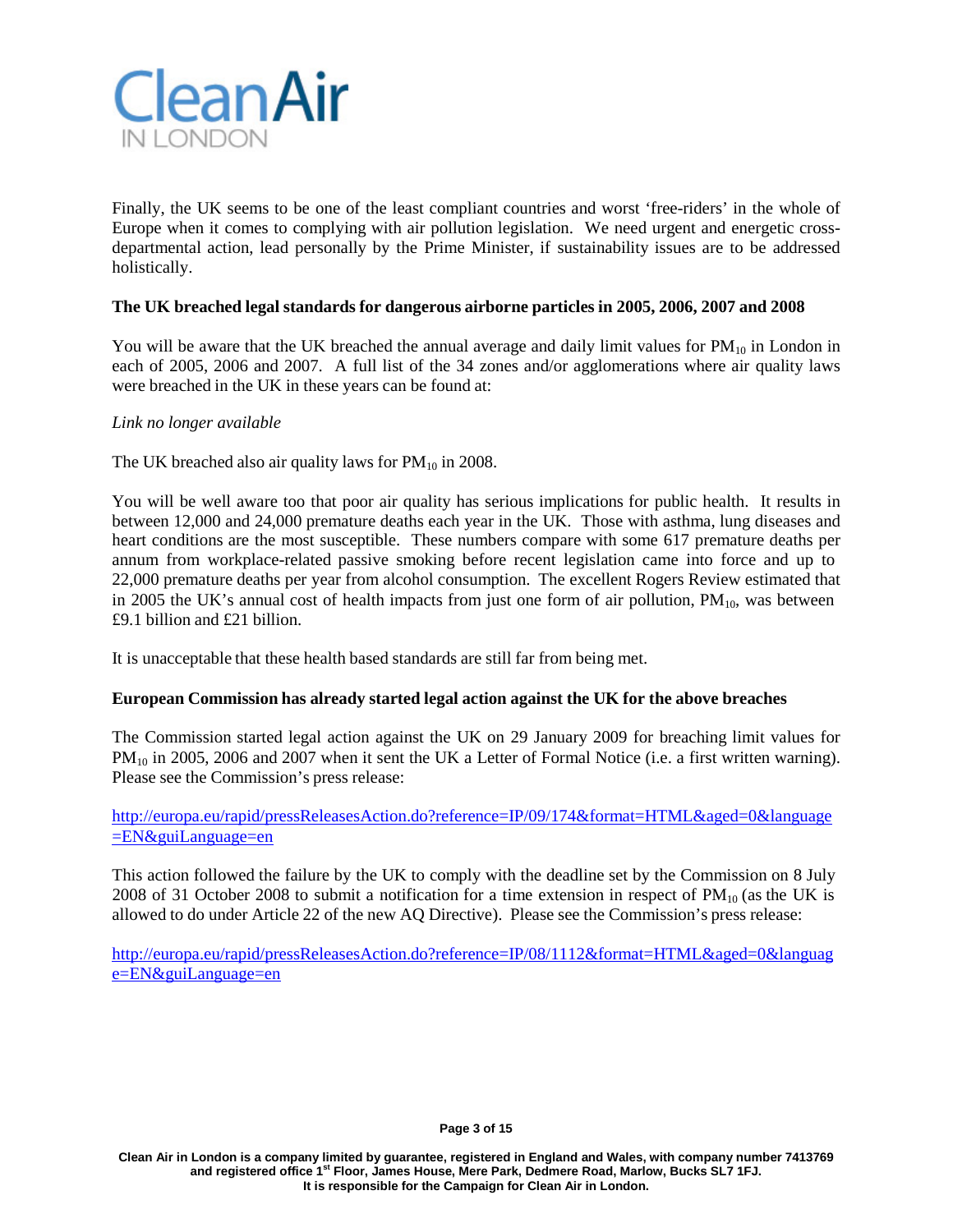

CCAL understands that the UK now has until late March 2009 to reply to the Letter of Formal Notice after which time the Commission can send a Reasoned Opinion (i.e. a second and final written warning to the UK). For details of the legal process, please see:

[http://ec.europa.eu/community\\_law/infringements/infringements\\_en.htm](http://ec.europa.eu/community_law/infringements/infringements_en.htm)

Usually two months thereafter the Commission may ask the European Court of Justice (ECJ) for a judgment against the UK. If the UK fails to comply with the ECJ's judgment, the Commission may ask the ECJ to impose unlimited lump sum and daily fines on the UK.

CCAL understands that the fines against the UK could total £300 million just in respect of  $PM_{10}$ . In seeking such fines, the Commission would not be on some cruel 'frolic': all the fault sits at the government's feet after more than 10 years of inaction and repeated disregard for deadlines and/or warnings.

## **Member States may seek an exemption from applying limit values for PM10 until June 2011**

CCAL understands that the UK may notify the Commission when, in their opinion, the conditions are met in a given zone or agglomeration for postponing the attainment deadline for the limit values for  $NO<sub>2</sub>$  and benzene or for being exempt from the limit values for  $PM_{10}$ .

To do so, the UK bears the burden of proving that:

- 1. for  $NO<sub>2</sub>$  and benzene **first condition** the limit values cannot be achieved by 1 January 2 010 (which will require the UK to show that efforts have been made to achieve compliance);
- 2. for  $PM_{10}$ , that:
- **condition** all appropriate measures have been taken at national, regional and local level to meet the deadline for the limit values i.e. 1 January 2005; and
- **specific condition** the limit values could not be achieved because of the presence of one or more of the following elements:
	- o site-specific dispersion characteristics;
	- o adverse climatic conditions; or
	- o transboundary contributions;
- 3. for  $PM_{10}$ ,  $NO_2$  and benzene, if the first condition (and specific condition for  $PM_{10}$ notifications) is met – **second condition** – that:
- compliance with the limit values will be achieved at the expiry of the postponement (for  $NO<sub>2</sub>$  and benzene) or exemption period (for  $PM<sub>10</sub>$ ); and
- the exceedances during the extension will remain below the limit values plus the maximum

#### **Page 4 of 15**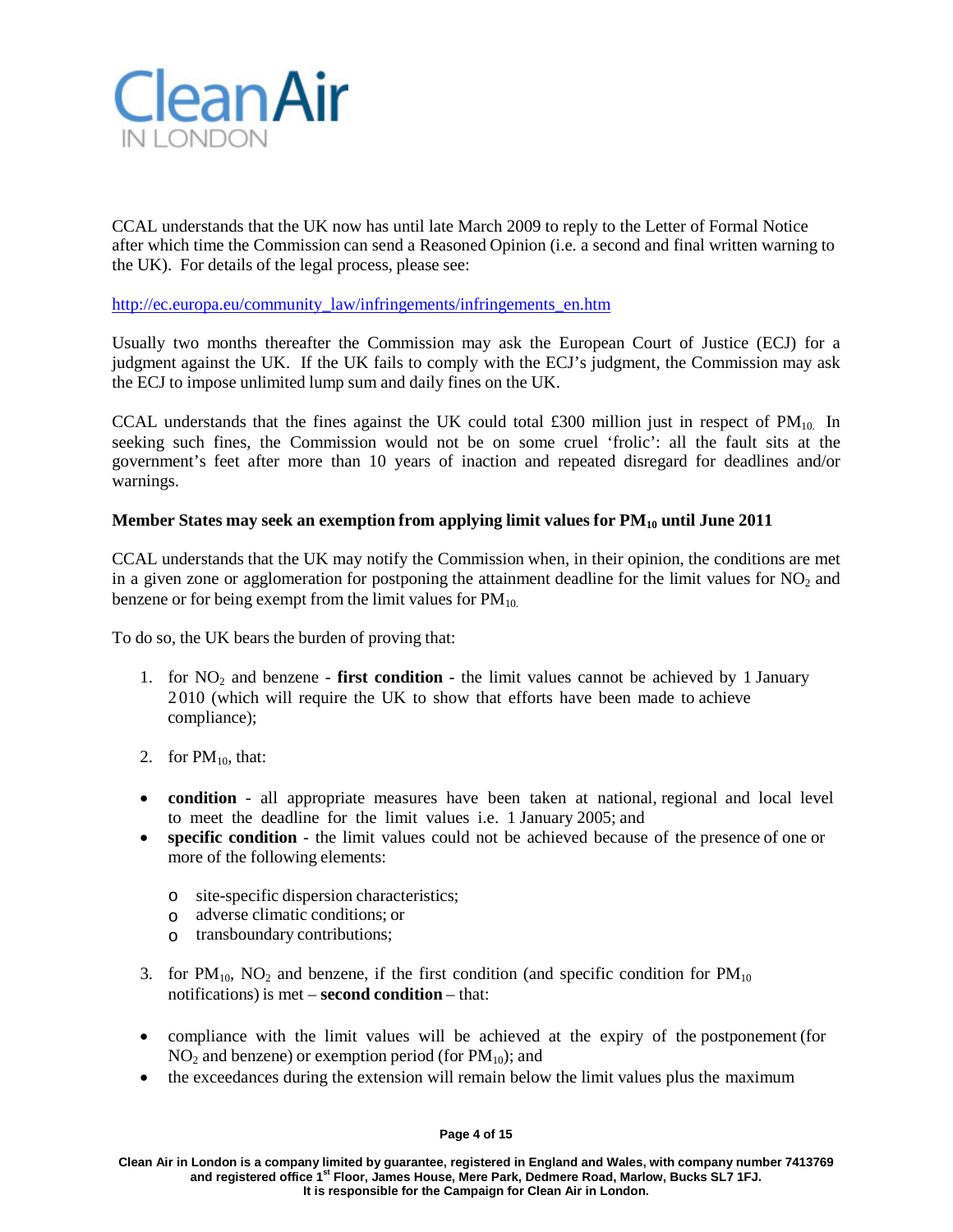

margin of tolerance provide for in Annex XI to the new AQ Directive.

In other words, for  $PM_{10}$ , the UK may wish to seek an exemption for historic breaches of limit values in 2005, 2006 and 2007 and prospective breaches of limit values in 2008 (which are still to be reported upon), 2009 and 2010. CCAL understands that the UK plans currently to seek (in late 2009 or early  $2010$ ) a time extension to comply with the limit values for  $NO<sub>2</sub>$  until January 2015. Note that the Specific condition will not be applicable for  $NO<sub>2</sub>$  (or benzene).

If the Commission does not raise objections within nine months of receipt of an official and complete notification, the limit values for  $NO<sub>2</sub>$  and benzene are postponed from 1 January 2010 to January 2015 at the latest. For  $PM_{10}$ , the exemption from the limit values will in that case apply for up to three years ending on 11 June 2011.

The legal basis for seeking such an exemption is set out principally in Article 22 of the new AQ Directive which can be seen at:

[http://eur-lex.europa.eu/LexUriServ/LexUriServ.do?uri=OJ:L:2008:152:0001:0044:EN:PDF](http://eur-lex.europa.eu/LexUriServ/LexUriServ.do?uri=OJ%3AL%3A2008%3A152%3A0001%3A0044%3AEN%3APDF)

The Commission has provided guidance on the process for seeking a time extension principally in the form of a:

1. 'Communication from the Commission on notifications of postponements of attainment deadlines and exemptions from the obligation to apply certain limit values pursuant to Article 22 of the new AQ Directive' (the Communication):

[http://eur-lex.europa.eu/LexUriServ/LexUriServ.do?uri=COM:2008:0403:FIN:EN:PDF](http://eur-lex.europa.eu/LexUriServ/LexUriServ.do?uri=COM%3A2008%3A0403%3AFIN%3AEN%3APDF)

2. and a Staff Working Paper accompanying the above Communication:

[http://ec.europa.eu/environment/air/quality/legislation/pdf/sec\\_2008\\_2132\\_en.pdf](http://ec.europa.eu/environment/air/quality/legislation/pdf/sec_2008_2132_en.pdf)

### **The UK does not satisfy any of the three conditionsfor a time extension to comply with PM10 laws**

In CCAL's carefully considered view, the UK does not satisfy any of the three conditions for it to obtain an exemption from the limit values for  $PM_{10}$  in London. As you know, each zone and pollutant will be assessed individually. Defra cites Marylebone Road as representing the worst air quality in London.

CCAL's analysis of the three conditions follows below.

### **First condition – measures to achieve compliance by the initial attainment date**

To obtain an exemption for  $PM_{10}$ , the UK must prove that it took appropriate action in the period preceding the date on which the limit values for  $PM_{10}$  became mandatory. Only if it can be shown that efforts have been made to achieve compliance can the UK claim, in accordance with Article 22(1), that conformity with the limit values could not be achieved by the deadline. The UK fails to saistfy the First condition, inter alia, because:

#### **Page 5 of 15**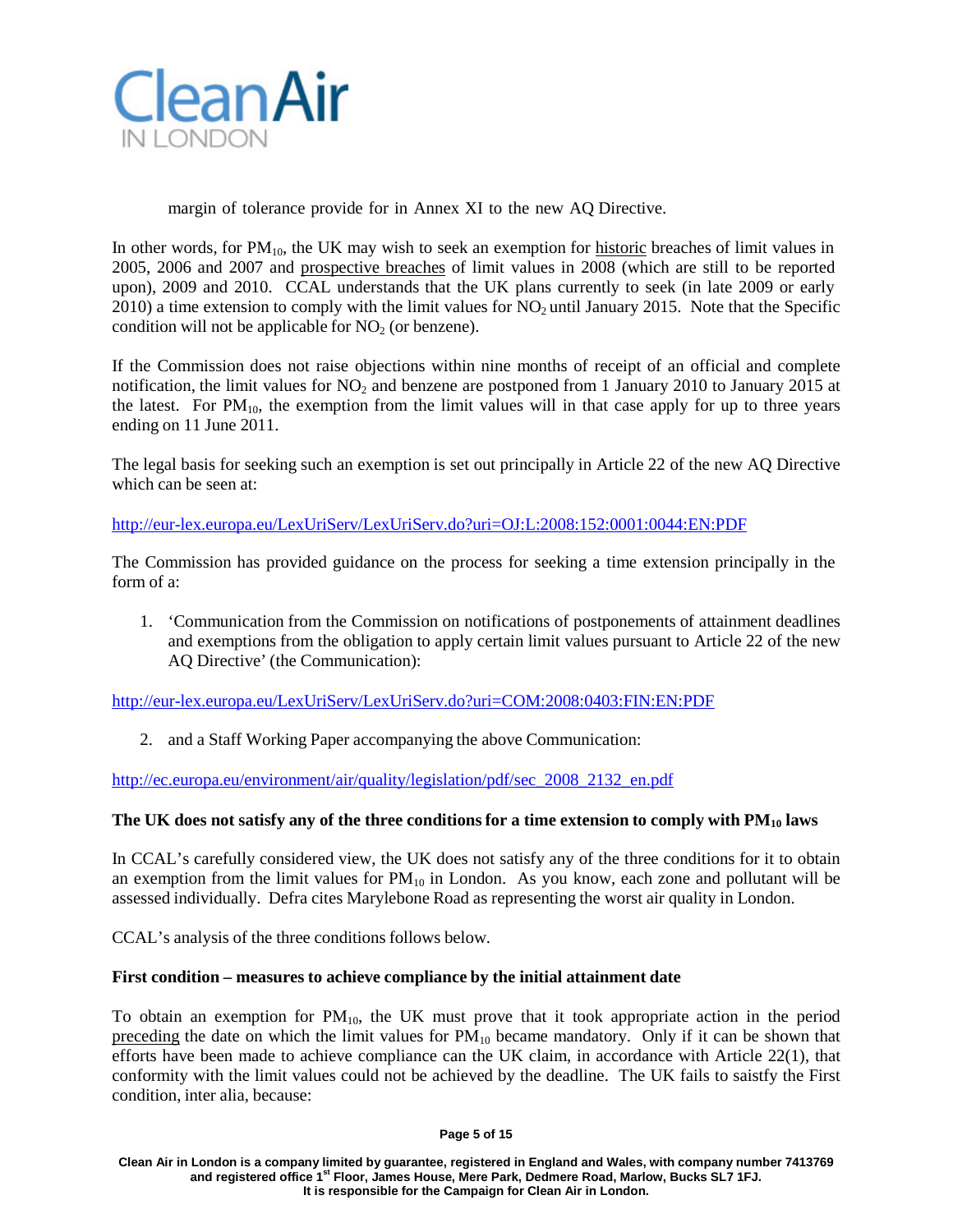

- a) Table 5.14 on page 80 of Annex B shows that only four of the eight measures mentioned were started before January 2005. Indeed the others were started after 2005 (e.g. incentives for the early take up of Euro 5 vehicles only entered into force in January 2009 and the Taxi Emissions Programme started after 2005 and was fully implemented by July 2008 with no subsequent measures planned);
- b) the same Table 5.14 shows, worse still, that: two of the four measures that were adopted by the due deadline have no information available, even now (in 2009), on their impact on roadside concentrations; and the other two together reduced roadside concentrations by a total of only 2.5  $\mu$ g/m<sup>3</sup>. It is clear therefore that a vague and inadequate effort was made to achieve the limit values before the initial attainment date;
- c) Annex XV on page 38 of the new AQ Directive lists the types of measures that should have been considered and used by the UK prior to 2005 to tackle compliance with limit values for PM<sub>10</sub>. See:

[http://eur-lex.europa.eu/LexUriServ/LexUriServ.do?uri=OJ:L:2008:152:0001:0044:EN:PDF](http://eur-lex.europa.eu/LexUriServ/LexUriServ.do?uri=OJ%3AL%3A2008%3A152%3A0001%3A0044%3AEN%3APDF)

Table 5.14 highlights by omission the UK's failure to adopt a number of these measures by the deadline of January 2005 such as reduction of emissions from vehicles through retrofitting with emission control equipment. Where is the UK 's demonstration  $-$  as required by the new AQ Directive and paragraph 22 on page 6 of the Communication – that all appropriate measures were taken before January 2005 when key measures such as low emission zones and emission abatement schemes were late, half-hearted or non-existent?: and

d) the Commission makes clear in paragraph 23 on page 6 of the Communication that, in its assessment it will also take into account the impact of correct transposition and implementation of the Directives included in Section 2 of Part B of Annex XV and of timely availability of the plan or programme in accordance with Article 8(3) of Council Directive 96/62/EC on ambient air quality assessment and management.

The UK admits in its draft submission (Form 8) that it has been subject to infringement action for Marine elements of Directive 2005/33/EC as regards the sulphur content of marine fuel. More significantly though, just two days after the UK launched this consultation saying - in Annex A Form 8 - that it was not subject to subject to infringement action on Directive 2006/32/EC on Energy Efficiency, the Commission sent a final written warning (i.e. Reasoned Opinion) to the UK for failing to implement that legislation properly. Please see:

[http://ec.europa.eu/community\\_law/eulaw/decisions/dec\\_09\\_01\\_29.htm](http://ec.europa.eu/community_law/eulaw/decisions/dec_09_01_29.htm)

Perhaps, most importantly though, the Commission should be checking whether the UK has transposed correctly the primary air quality legislation. In this regard, in just one example, it

**Page 6 of 15**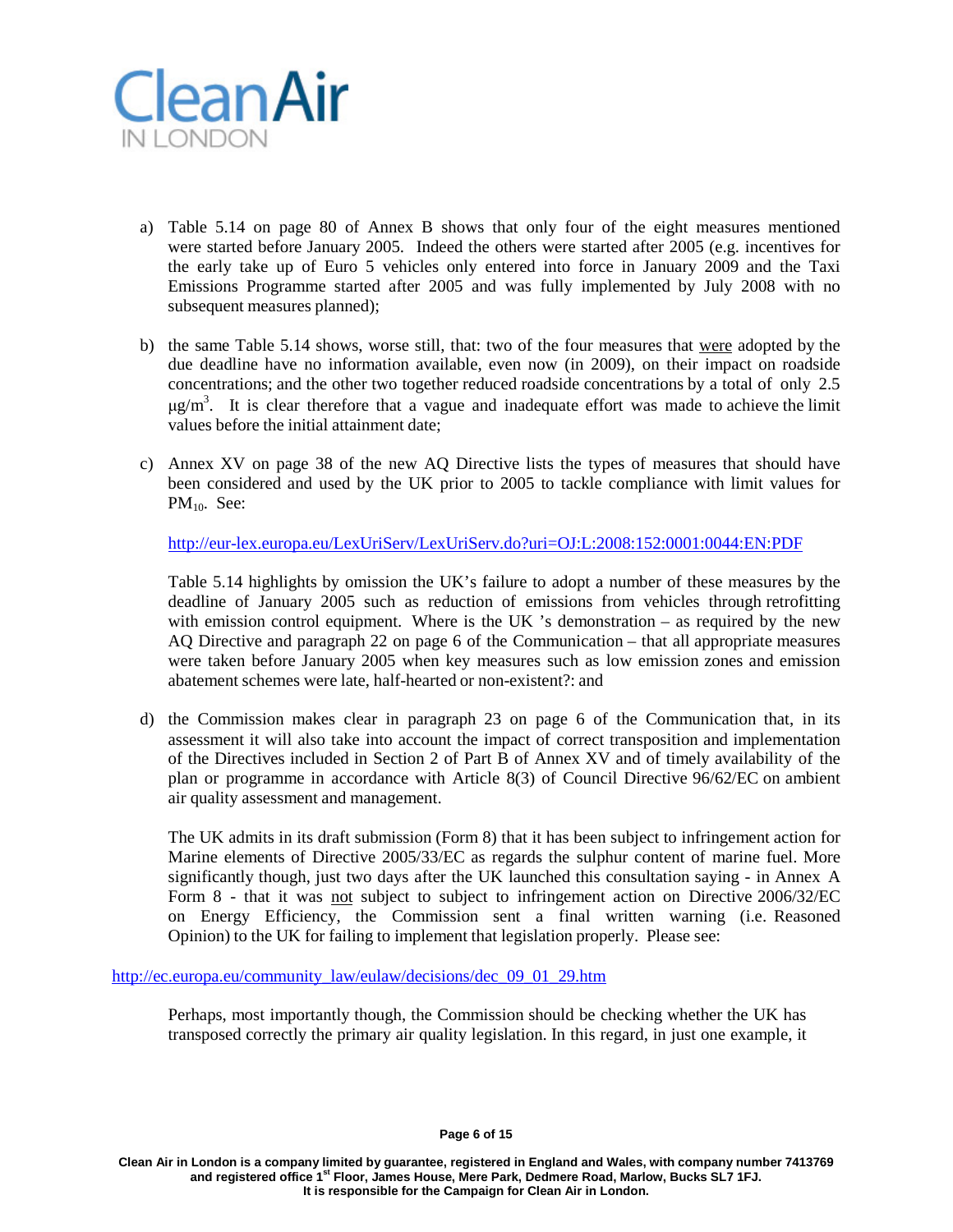

is clear that the UK has failed to transpose and/or implement correctly even the most fundamental details of the legislation. The UK defined a limit value in its Air Quality Standards Regulations 2003 and 2007 as a "concentration" when all the EU Directives have defined a limit value as "a concentration to be attained within a given period and not to be exceeded once attained". This is an extraordinary failure by the UK.

See AQSR 2003:

<http://www.opsi.gov.uk/si/si2003/20032121.htm>

See AQSR 2007 (page 5):

[http://www.opsi.gov.uk/si/si2007/pdf/uksi\\_20070064\\_en.pdf](http://www.opsi.gov.uk/si/si2007/pdf/uksi_20070064_en.pdf)

See the new AQ Directive:

[http://eur-lex.europa.eu/LexUriServ/LexUriServ.do?uri=OJ:L:2008:152:0001:0044:EN:PDF](http://eur-lex.europa.eu/LexUriServ/LexUriServ.do?uri=OJ%3AL%3A2008%3A152%3A0001%3A0044%3AEN%3APDF)

We should not forget either that, on the same day Defra launched belatedly its consultation on  $PM_{10}$ , the DfT launched a foreshortened and belated consultation to address its failings to implement properly important legislation designed to reduce sharply harmful emissions from vehicles. Please see:

## *Link no longer available*

The DfT admitted this week that it has failed often to implement European Union legislation thereby highlighting a likely systemic failure across government. Please see:

[http://www.theyworkforyou.com/wrans/?id=2009-02-12b.255494.h&u=9844#c21700](http://www.theyworkforyou.com/wrans/?id=2009-02-12b.255494.h&u=9844&c21700)

It is astonishing that the UK has failed to transpose or implement correctly crucial legislation that has, at its heart, a framework to protect public health.

*In conclusion, it is clear to CCAL that the UK did not adopt or implement adequately measures to reduce PM10 levels in Greater London by the initial attainment date. Therefore, the UK does not satisfy the first condition necessary for a time extension.*

## **Specific condition for PM10 – site-specific dispersion characteristics, adverse climatic conditions or transboundary contributions**

To obtain an exemption for  $PM_{10}$ , the UK must prove that the limit values could not be achieved because of one or more of the following elements: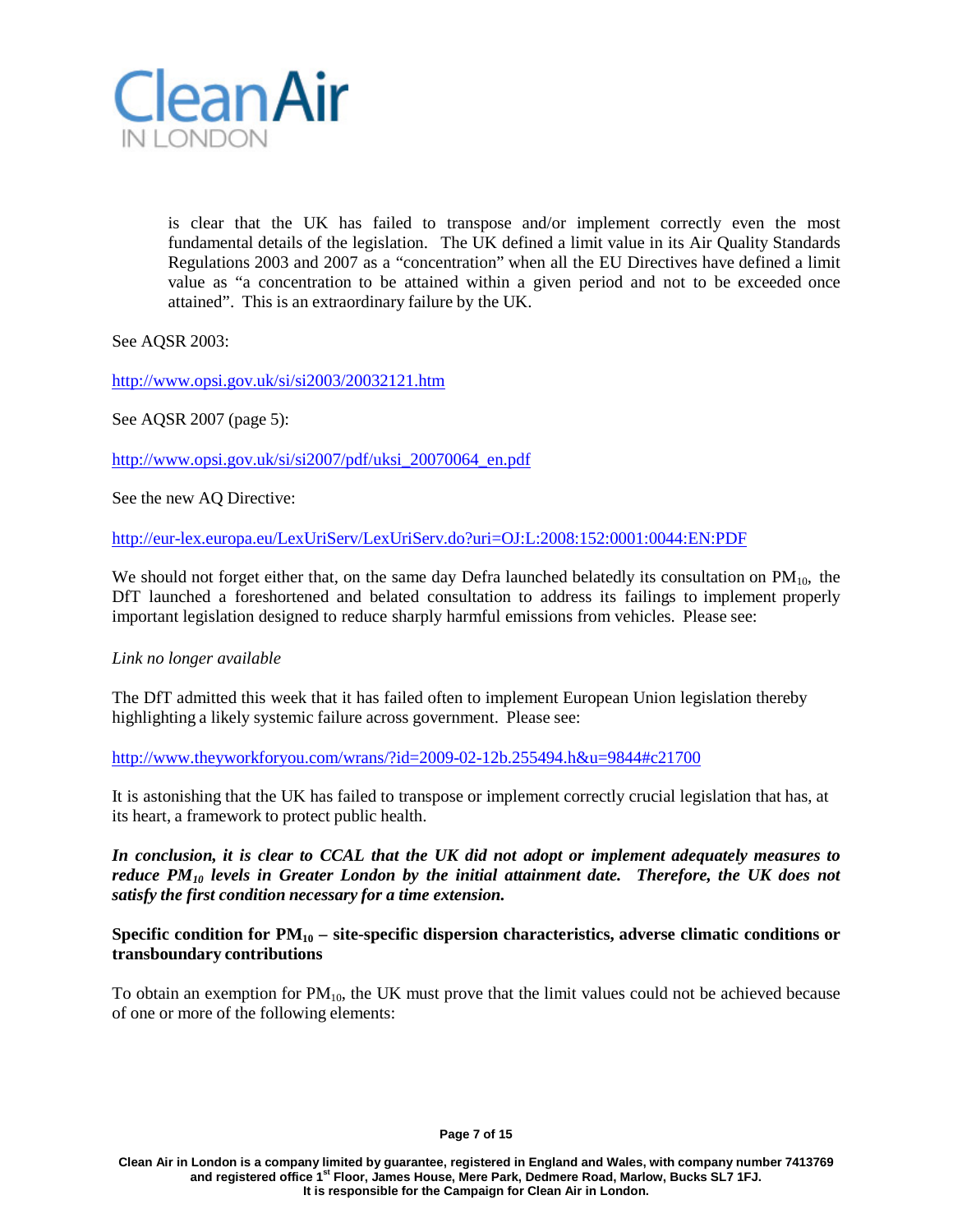

## *Site-specific dispersion characteristics*

This exemption is designed to allow exemptions only for so called 'street canyons' where pollution may be 'trapped' and hard to disperse because of exceptional local conditions (e.g. poor urban planning). The UK fails to satisfy the Specific condition, inter alia, because:

- a) the government admits (rightly) in paragraph 230 on page 77 of Annex B that the Marylebone Road site does not meet the definition used by the Commission for street canyons (see paragraph 29 on page 8 of the Communication);
- b) furthermore, even if it did (which it does not), paragraph 28 on page 7 of the Communication makes clear that *"Site-specific dispersion criteria may be claimed only where it can be demonstrated that the exceedances occurs locally in such specific area and not elsewhere, such as urban background or along less densely built up streets in the same air quality zone or agglomeration".* That is clearly not the case since, for example, the Cromwell Road monitoring station operates in less densely built up streets (it is in the garden of a museum) and showed 39 exceedances in 2005. Please see:

<http://www.londonair.org.uk/london/asp/publicstats.asp?statyear=2005&mapview=all&regio> n=0&site=KC2&postcode=&la\_id=&objective=All

c) Figure 66 at the top of page 95 of the London Atmospheric Emissions Inventory 2004 (LAEI 2004) shows in a 'Transect of London' that many roads across London breach the limit values for  $PM_{10}$ . Please see:

[http://static.london.gov.uk/mayor/environment/air\\_quality/research/emissions-inventory.jsp](http://static.london.gov.uk/mayor/environment/air_quality/research/emissions-inventory.jsp)

CCAL has submitted a Freedom of Information/Environmental Information Request to the Greater London Authority seeking further information about the Marylebone Road site and other sites in London.

Even Defra admits (rightly) that strict site-specific conditions do not apply at the Marylebone Road site. It is clear to CCAL that, even if they did (and they do not), the UK could not justify a time extension because similar problems exist also along less densely built up streets and/or in the urban background.

### *Adverse climatic conditions*

CCAL notes and agrees with Defra that the UK cannot consider adverse climatic conditions to have caused the breaches of limit values for  $PM_{10}$  in London in 2005.

## *Transboundary contributions*

This exemption is designed to allow time extensions only where air pollution generated in another country is a major cause of breaches of standards elsewhere. It is designed for countries such as The

#### **Page 8 of 15**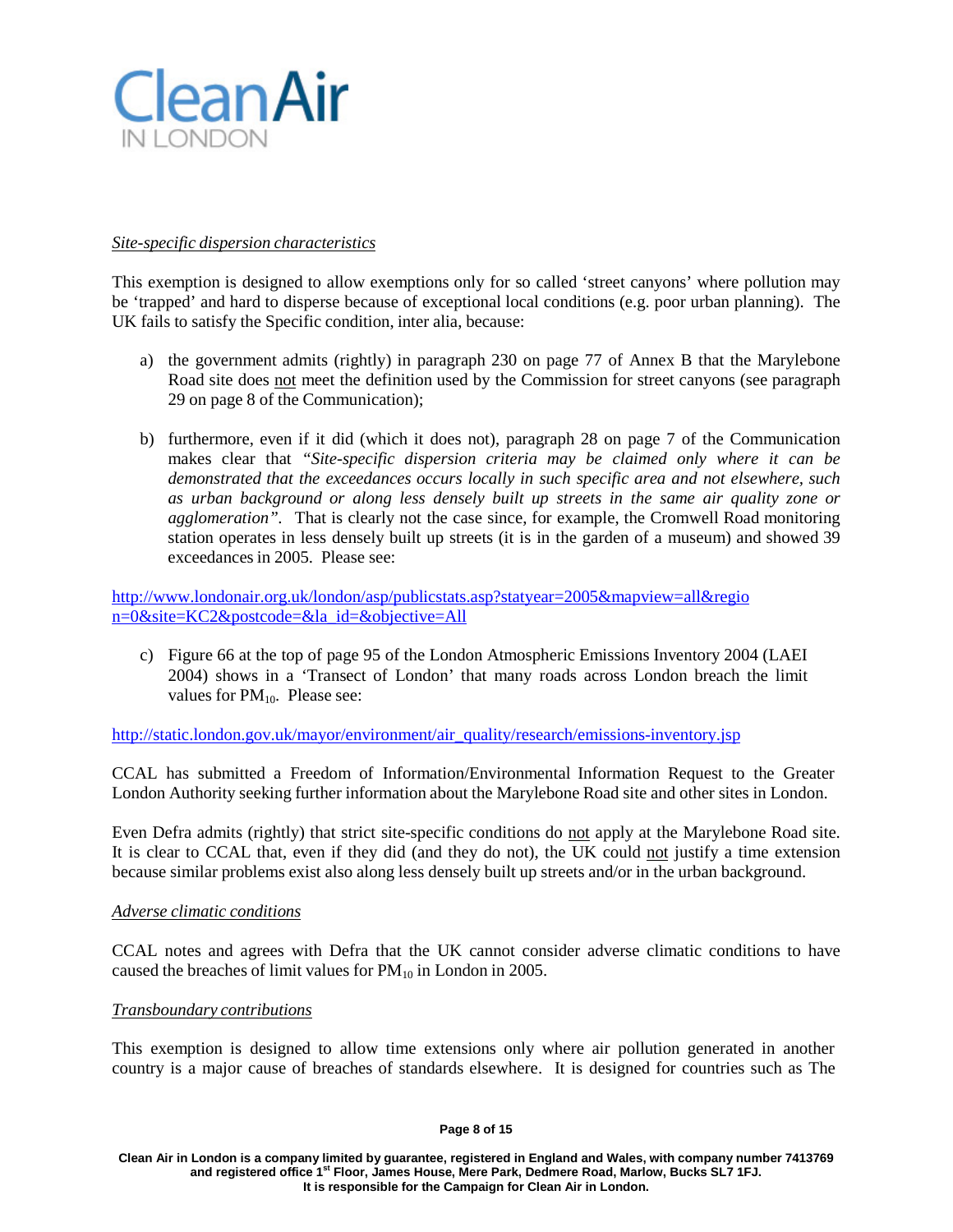

Netherlands and Belgium which experience significant problems from French and German air pollution drifting across their borders.

It is implausible that London's air pollution problems are caused in large part by continental European air pollution drifting across the Channel against the prevailing winds. Not surprisingly, Defra's work makes clear that the facts do not support a case for using this exemption. In particular, the UK fails to satisfy the Specific condition, inter alia, because:

- a) the UK admits in Table 5.13 on page 79 of Annex B that the Transboundary contribution to exceedances of the daily limit value in Greater London in 2005 was not the cause of noncompliance;
- b) CCAL cannot understand how the UK government considers that Transboundary contributions could possibly be the source of nearly half of the exceedances monitored at the Marylebone Road site. The much more authoritative LAEI 2004 Report states on page 10 that road transport is responsible for  $71\%$ ,  $70\%$  and  $64\%$  of the total  $PM_{10}$  emissions in 2003, 2004 and 2010 respectively across the whole of the Greater London area (with cars and light goods vehicles alone responsible for 60% and 21% respectively of emissions from all vehicles in 2010). With respect, it seems likely that local concentrations of  $PM_{10}$  in Marylebone Road will reflect a much higher than city-wide average of road transport emissions i.e. well over 70% in 2005. Please see:

[http://static.london.gov.uk/mayor/environment/air\\_quality/research/emissions-inventory.jsp](http://static.london.gov.uk/mayor/environment/air_quality/research/emissions-inventory.jsp)

CCAL urges the government to check its facts thoroughly against the authoritative work done for, and showed in, the LAEI 2004 Report (and/or subsequently) and/or by the excellent Kings College London air quality team; and

c) furthermore, even if Transboundary contributions were the cause of breaches of limit values in Marylebone Road (and they were not), paragraph 40 on page 9 of the Communication makes clear that *"Member States claiming a transboundary contribution must indicate whether consultations have been held with the Member State in which the pollution originates, in accordance with Article 8(6) of Directive 96/62/EC (Article 25 of the new AQ Directive). If no such consultations have taken place, despite the origin of the pollution being known, the Member State concerned may be considered not to have taken all appropriate measures to meet the original deadline"*. CCAL has found no evidence in the consultation documents that the UK has complied with this condition partially or fully.

CCAL has asked Defra separately for evidence that such consultationstook place.

*In conclusion, it is clear to CCAL that none of site-specific dispersion, adverse climatic conditions or transboundary contributions were responsible individually or in any combination for the UK failing to achieve compliance with the limit values for PM10 in Greater London by the initial attainment date. Therefore, the UK does not satisfy the Specific condition for a time extension for London.*

**Page 9 of 15**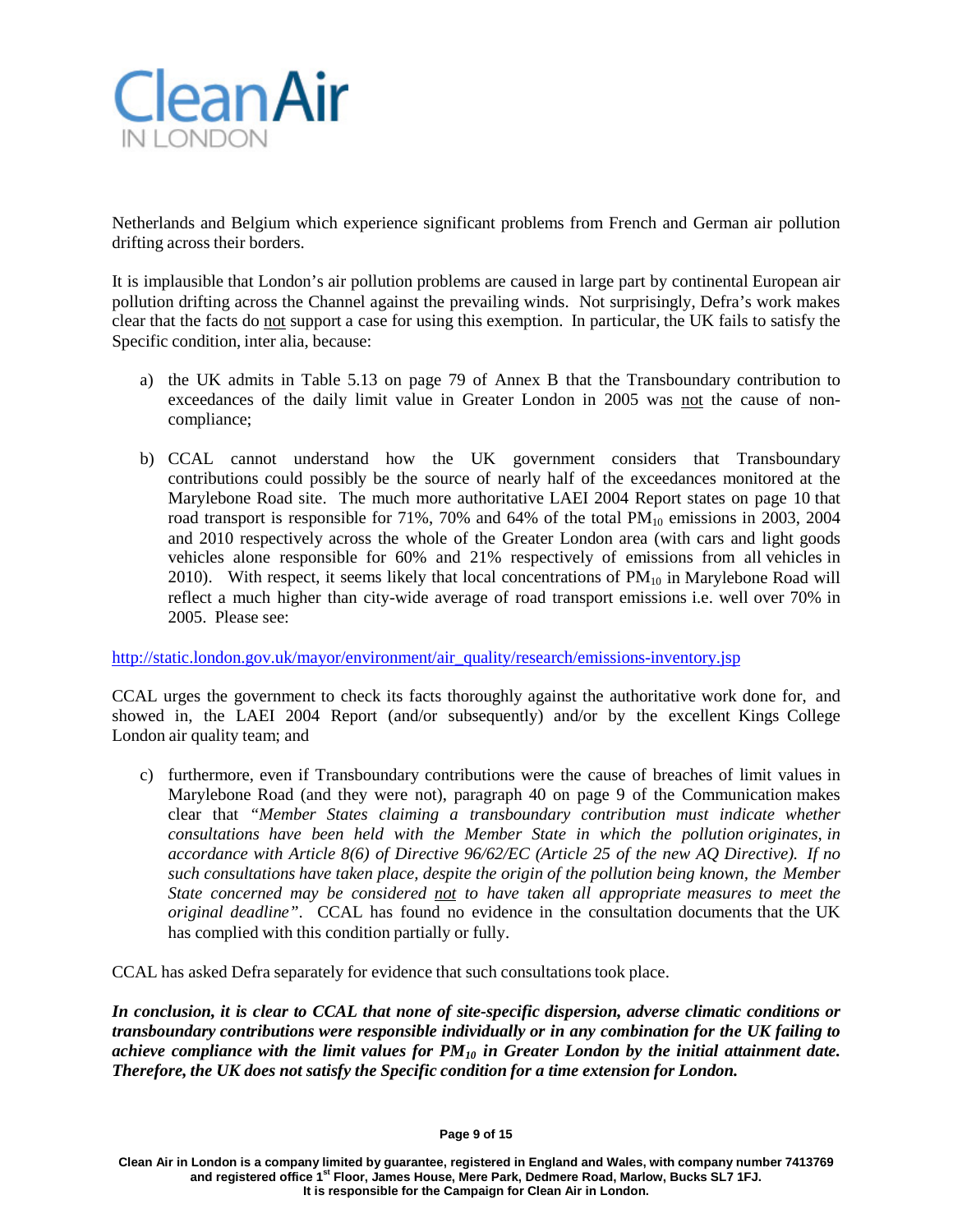

## **Second condition – measures to achieve compliance before the new deadline**

Even if the **first condition** and the **specific condition** were met by the UK for  $PM_{10}$  in London (which CCAL does not consider is the case), the UK must prove that it will achieve compliance with the limit values before the new deadline.

The UK must also prove that the exceedances during the time extension period will remain below the limit values plus the maximum margin of tolerance provided for in Annex XI to the new AQ Directive. In CCAL's views, Defra's current such plans make no effort to address this problem.

The UK fails to satisfy the Second condition, inter alia, because:

- a) Defra admits in paragraph 236 on page 80 of Annex B (i.e. Annex B Technical report to accompany UK  $PM_{10}$  Time Extension Notification forms) that 'The baseline projection for Greater London shows that the daily limit value is not projected to be met in 2011. Sensitivity analysis reduced the total road length exceeding to around 6 [kilometres] which is well within the uncertainties of the model';
- b) Defra says the UK is depending for compliance on the Mayor of London delivering improvements through the London Congestion Charge when Mayor Johnson said on 27 November 2008 he proposes to scrap the western extension of the London Congestion Charging Zone. Please see:

[http://www.london.gov.uk/view\\_press\\_release.jsp?releaseid=19898](http://www.london.gov.uk/view_press_release.jsp?releaseid=19898)

c) Defra says the UK is depending for compliance on the Mayor of London on improvements through the London Low Emission Zone (LEZ) when Mayor Johnson announced on 2 February 2009 – just six days after Defra launched this consultation and four days after the Commission started legal action against the UK - that he proposes to scrap Phase 3 of the London LEZ. Note also that 'soft' enforcement means that the existing LEZ may not have shown yet its full benefit to public health. Please see:

[http://www.london.gov.uk/view\\_press\\_release.jsp?releaseid=20757](http://www.london.gov.uk/view_press_release.jsp?releaseid=20757)

- d) Defra puts much store in paragraph 3.7 on page 8 of the main consultation document that 'The UK Government and the Mayor of London have committed to working together to identify further measures, to ensure the UK will meet the limit value for  $PM_{10}$  in London in 2011. These measures could include national, London and local measures as necessary'. In CCAL's view, past experience suggests this is a hollow promise when lives are being lost now. Even if this promise were to be delivered upon, at some unspecified date in the future, it does not meet the condition required for a time extension i.e. that the UK shows how limit values will be complied with by the deadline of 11 June 2011; and
- e) Defra has shown no measures that will ensure that exceedances will remain below the limit values plus maximum margin of tolerance. Indeed, already in 2009, in the six weeks up to mid-February, the level of  $PM_{10}$  at the Marylebone Road monitoring site averaged 49 micrograms per cubic metre  $(\mu g/m^3)$  i.e. it exceeded the rate for the limit value plus maximum margin of tolerance of 48  $\mu$ g/m<sup>3</sup>. Please see the current readings:

#### **Page 10 of 15**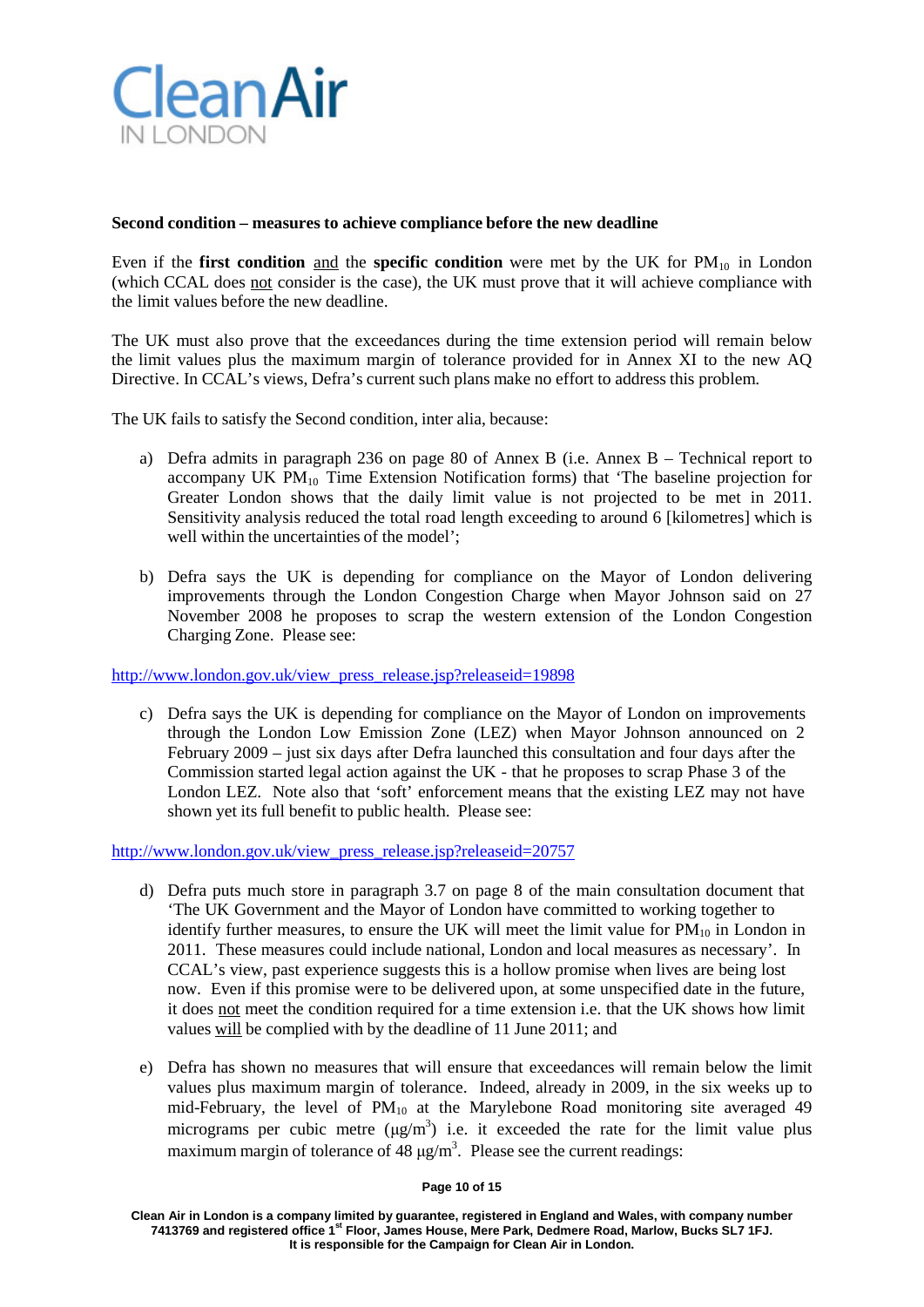

<http://www.londonair.org.uk/london/asp/publicstats.asp?region=0&site=MY1&bulletin=hour> ly&la\_id=&statyear=2009&postcode=

f) finally, please note that, despite warm words in the consultation document about existing measures being likely to deliver compliance with the limit values, there is evidence that air pollution has started in 2009 at higher levels in some parts of London that in the same period in 2008. For example, please check monitoring sites in Brompton Road and Kings Road.

*In conclusion, it is clear to CCAL that the UK is still far from showing: how it will achieve compliance with the limit values for PM10 in London before the new deadline; or that exceedances will remain below the limit value(s) plus maximum margin of tolerance if the time extension provisions are used.*

## **Others comments**

CCAL has the following further comments on the consultation:

- a) there was no excuse for the UK missing the deadline set by the Commission of 31 October 2008 to submit a TEN. CCAL explained in detail on page 8 of a letter to Commissioner Dimas dated 1 November 2008 why the UK should have met this (very reasonable) deadline. In particular, please note that Regulations 8 and 28 of the AQSR 2007 make clear that 'Improvement plans' need only be consulted upon when they relate to benzene,  $NO<sub>2</sub>$  and ozone. There is no legal requirement for the UK to hold the current consultation on  $PM_{10}$  and – even if there is (are there is not) - the UK has held similar such consultations in the past well before the end of the calendar year instead of well after it. The proposed date of June 2009 for submitting a TEN to the Commission is unnecessarily late and seems designed cynically to coincide with elections for the European Parliament;
- b) CCAL understands that the UK has no plans to submit a TEN request in respect of Gibraltar and instead expects Gibraltar to submit its own request. Please will you clarify the government's stance on Gibraltar in the (eventual) TEN including timescales and responsibilities? CCAL notes that the UK will remain fully exposed to legal action – from the Commission and others - for breaches of limit values for  $PM_{10}$  in Gibraltar in respect of 2006 and 2007 (and future years when breaches arise) unless a time extension is obtained;
- c) CCAL notes that Glasgow also seems to fail to satisfy the conditions for a time extension for PM<sub>10</sub> (see page 108 Annex B); and
- d) CCAL finds inexplicable Defra's cost-benefit analysis in the 'Summary: Intervention & Options' paper. First, the report should be about cost-effective compliance with health based legal deadlines not weighing up the likely costs of legal action for breaching those laws. Second, it is ridiculous to weigh the costs of a national scheme for the abatement of particulate matter against the need to adopt additional measures to improve air quality in London only.

Such analysis is anyway irrelevant and 10 years too late since the UK either did or should have done such analysis before signing up to the legal framework for air quality laws in 1999.

#### **Page 11 of 15**

**Clean Air in London is a company limited by guarantee, registered in England and Wales, with company number 7413769 and registered office 1st Floor, James House, Mere Park, Dedmere Road, Marlow, Bucks SL7 1FJ. It is responsible for the Campaign for Clean Air in London.**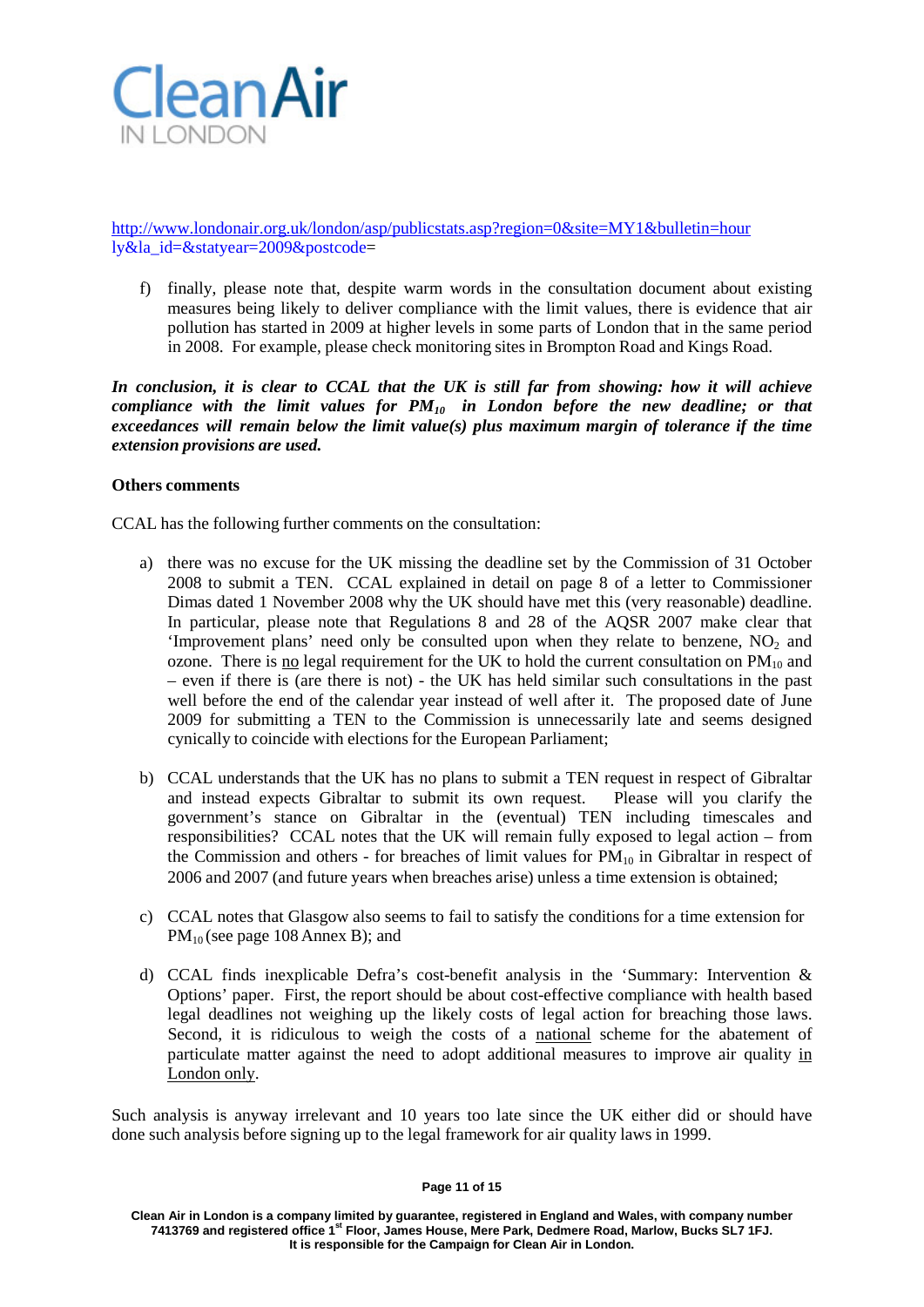

CCAL was pleased to see however that the Ministerial sign-off includes, for the first time, a consideration of the 'impact of the leading options' instead of just costs and benefits when legal deadlines must be met to comply with air pollution standards. Please will the government change the statement to read – when environmental deadlines must be met – to "I have read the Impact Assessment and I am satisfied that it represents the correct view of the most cost effective and practical means of complying with the UK's environmental obligations".

Please note that CCAL is responding to the consultation, in general and subject to the above exceptions, only as it relates to London.

## **Requirement to comply with limit values for NO2 by 1 January 2010**

CCAL urges the government to take the necessary action to comply with the limit values for  $NO<sub>2</sub>$ by 1 January 2010 (and in any event to meet the strict legal conditions that would be necessary for a time extension). The UK's lack of action in respect of  $NO<sub>2</sub>$  has been so gargantuan that: over 100 UK cities breached in 2008 what will be the legally binding limit value for average annual  $NO<sub>2</sub>$ from January 2010; and even the government's own projections show widespread breaches of the limit value plus margin of tolerance for  $NO<sub>2</sub>$  in London in 2010 and 2015 (and no doubt between those dates). The limit value for peak exceedances for  $NO<sub>2</sub>$  was breached before mid-January in 2009 i.e. within two weeks not 12 months. Please see the UK's inadequate submission to the Commission on its plans and programmes to comply with the limit values for  $NO<sub>2</sub>$ :

## <http://cdr.eionet.europa.eu/gb/eu/aqpp/envsutvxa>

Please take urgent action to remedy this wholly unacceptable situation and comply fully with the UK's legal obligations in respect of limit values for  $NO<sub>2</sub>$ .

## **Consequences and next steps**

In CCAL's carefully considered view, the following actions are required now:

- i. the Commission should 'throw the rule book' at the UK (i.e. follow, to the letter, the requirements for assessing a time extension on  $PM_{10}$  and reject the UK's TEN application unless the UK submits a wholly convincing and timely plan by the deadline set by the first written warning (i.e. Letter of Formal Notice) - backed by all necessary funding and immediate action - to ensure that limit values for  $PM_{10}$  will be complied with sustainably throughout London by no later than June 2011. Not least, by rejecting the UK's application and confirming that the UK does not meet either or both of the pre-conditions for a timeextension for  $PM_{10}$  in London, the Commission would, in effect, be (rightly) standing back and allowing UK citizens to start their own legal action against the government for breaching limit values for  $PM_{10}$  in 2005 and/or any year since; and/or
- ii. the Commission should progress full legal action, in parallel with any consideration of a belated TEN from the UK, against the UK and the five other Member States that failed to submit any part of a TEN by the deadline of 31 October 2008. It is clear that these countries must be 'encouraged' if a level playing field is to be established across Europe. It would be completely wrong to drop, or put on hold, legal action against these six Member States just because they respond now (if they do) to the current written warning (when an earlier one was sent in June 2008). What incentive would there be in future to comply with initial

#### **Page 12 of 15**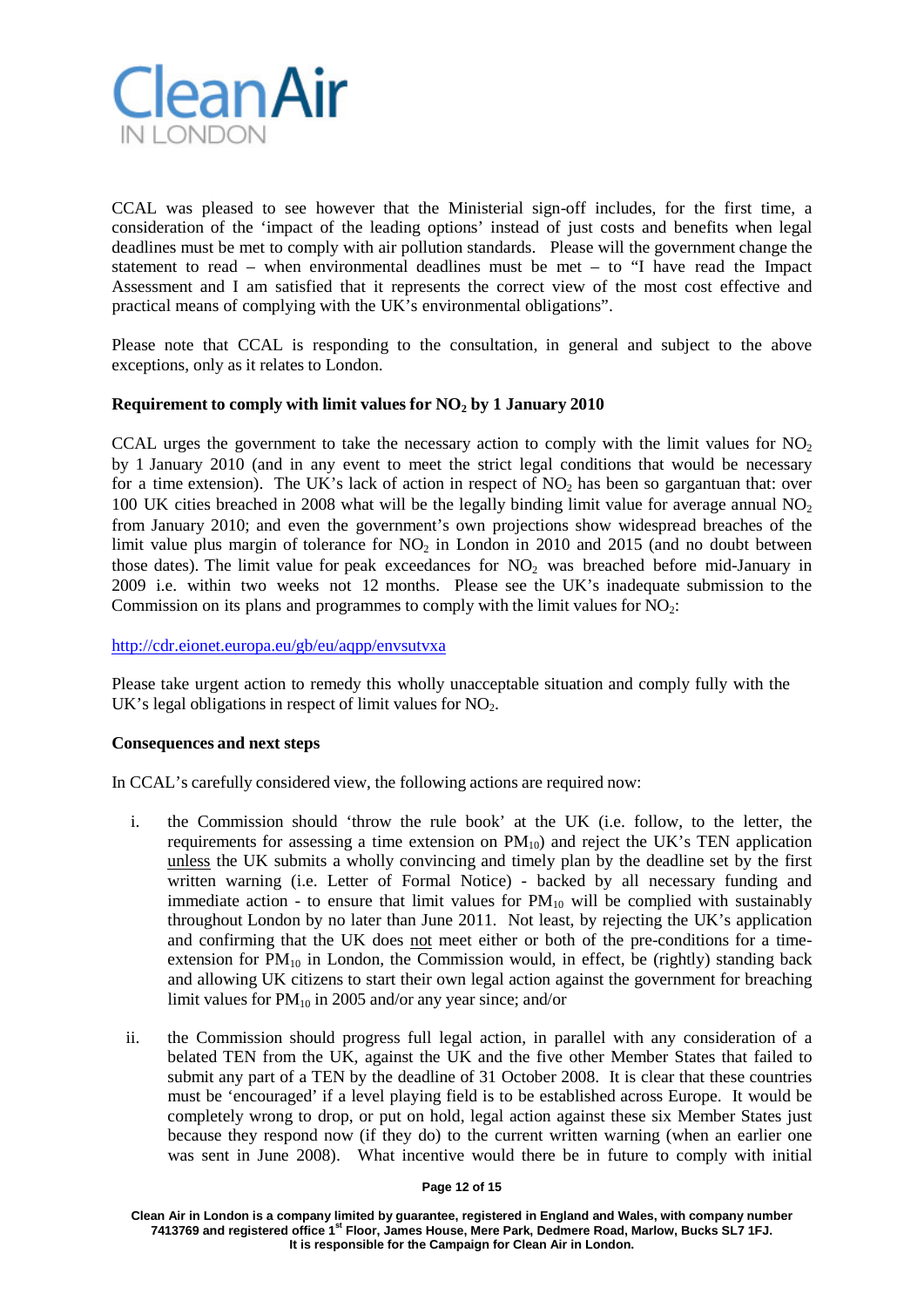

deadlines?: and/or

- iii. CCAL does not understand why the Commission has sent now a Letter of Formal Notice to the UK (after the warning sent on 30 June 2008) when it could have chosen to proceed against the UK, as soon as it missed the deadline of 31 October 2008, to the third stage of the legal process i.e. to seek an immediate judgment by the ECJ. CCAL will urge the Commission therefore to go immediately to the ECJ, rather than issuing a final written warning with a further two month delay, if the UK fails to submit a wholly convincing plan to the Commission by the end of March 2009; and/or
- iv. thereafter, if the UK fails to respond appropriately and urgently to an ECJ judgment, the Commission should press for unlimited lump sum and daily fines against the UK. CCAL understands that these fines could reach or exceed some £300 million.

# **The London Proposal**

With speculation that relations are breaking down between the (Labour) government and the (Conservative) Mayor of London, CCAL urges both parties to seek common ground and protect the public health of Londoners.

CCAL considers that several areas must be addressed fully if the UK's proposal to the Commission, to ensure the limit values for  $PM_{10}$  are to be achieved in London by 11 June 2011, is to be credible. The government must commit to a 'green deal' that provides all necessary funding and administrative and other support necessary for the Mayor of London to tackle the most polluted parts of London at a minimum by:

- i. launching urgently a major programme to improve public understanding of air quality issues which may trigger large scale behavioural change (e.g. all advertising for vehicles in London should show levels of particulate matter and oxides of nitrogen as well as carbon dioxide – to demonstrate clearly the perils of diesel emissions in cities);
- ii. introducing, by early 2010, one or more additional inner low emission zones to match at least the Euro 4/IV standard for diesel emissions for particulate matter and oxides of nitrogen (which may need to extend to the north, south, east and west of the current Central and Western Congestion Charging zones);
- iii. ensuring black taxis (and public hire vehicles) meet at least Euro 4 engine emission standards for particulate matter and oxides of nitrogen by late 2010. Has anyone asked the Public Carriage Office what measures it would recommend if it is to play the fullest part possible in ensuring that limit values are achieved in the most cost effective manner by 2011?;
- iv. ensuring London's bus fleet meets at least Euro 4/IV engine emission standards for particulate matter and oxides of nitrogen (e.g. by adopting selective catalytic reduction (SCR) or SCRT equipment (i.e. to treat particulate matter as well as oxides of nitrogen)) by 2011. Has anyone asked Transport for London's bus team what measures it would recommend if it is to play the fullest part possible in ensuring that limit values are achieved in the most cost effective manner by 2011?;
- v. ensuring that limit values for  $PM_{10}$  (and  $NO<sub>2</sub>$ ) will be achieved sustainably along the whole

### **Page 13 of 15**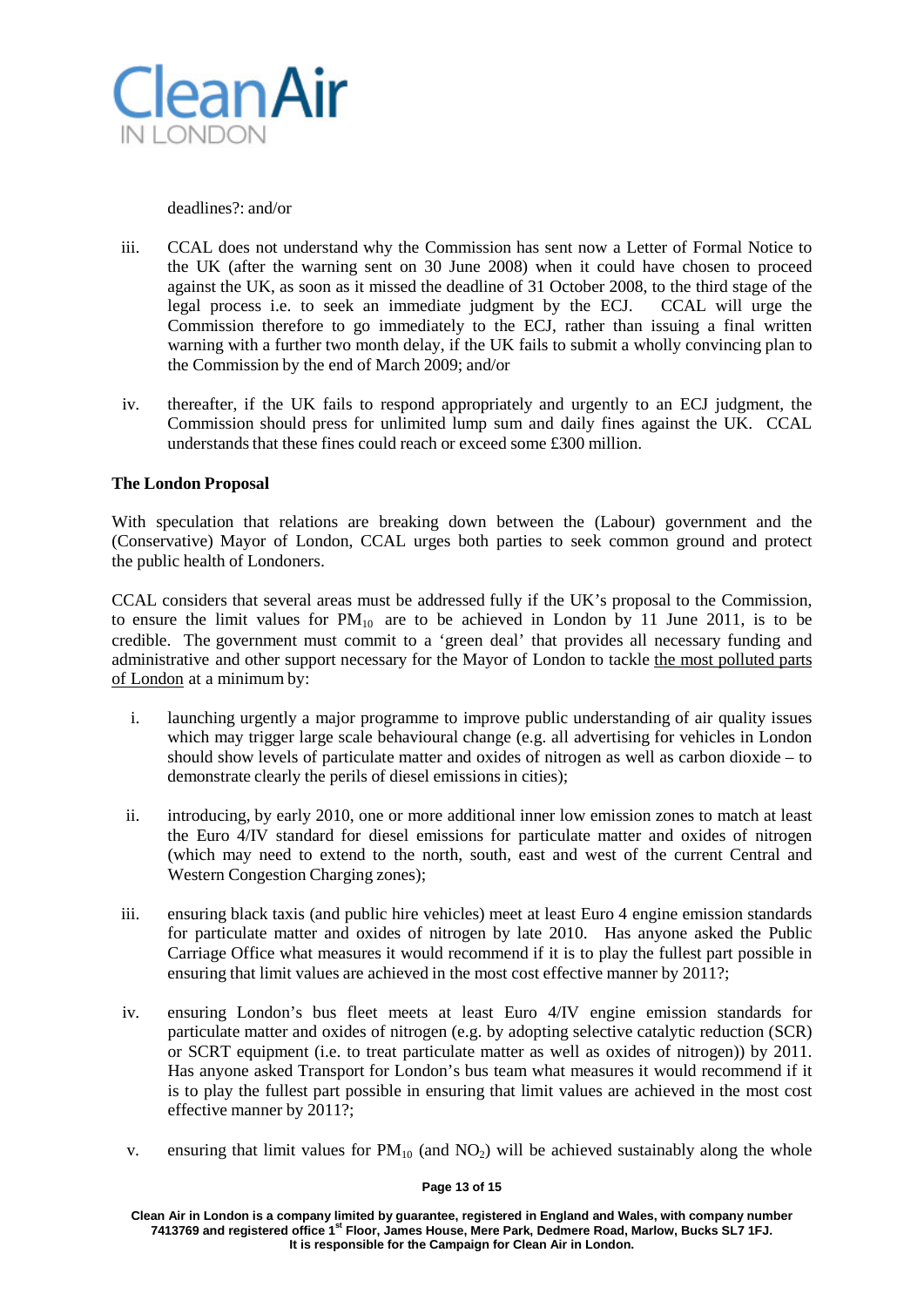

length of the Olympic Route Network well ahead of London 2012; and

vi. implementing urgently a comprehensive package of measures to tackle emissions from a wide range of other sources e.g. demolition and construction; incinerators and other regulated sources; and gas boilers.

Other measures may be needed but they must be timely and shown to be effective. It is essential that  $PM_{10}$  and  $NO_2$  are addressed holistically if cost savings are to be achieved.

Please work together to deliver urgently the above measures to protect the health of Londoners.

## **Reply to consultation question**

In CCAL's carefully considered view, in response to the Consultation question in paragraph 3.11 on page 8 of the Consultation document:

"CCAL considers that the draft notification to the European Commission (Annexes A and B) and/or the draft Impact Assessment (Annex C) does not present an accurate and/or complete case for postponement of the attainment deadline for  $PM_{10}$  until 2011 for Greater London for the reasons set out in detail in this letter. CCAL is not commenting on other zones or agglomerations except as set out in this letter."

For the avoidance of doubt, CCAL reserves all its legal rights to take action on the matters raised in this letter and otherwise.

Please respond to this letter by addressing fully the points made in an urgent UK submission to the Commission and by taking decisive action now to comply with limit values for  $NO_2$  and  $PM_{10}$ .

Thank you and your many colleagues for all that you do to improve air quality in London. Please confirm receipt of this letter to the electronic email address provided separately.

With best wishes.

Yours sincerely

Simon Birkett Principal Contact Campaign for Clean Air in London

cc: By hand: Winston Fletcher, Chair, The Knightsbridge Association Carol Seymour-Newton, Honorary Secretary, The Knightsbridge Association

The Rt. Hon. Gordon Brown MP, The Prime Minister Commissioner Dimas, Environment DG The Rt. Hon. Geoff Hoon MP, Secretary of State for Transport The Rt. Hon. Ed Miliband, Secretary of State for Energy and Climate Change

#### **Page 14 of 15**